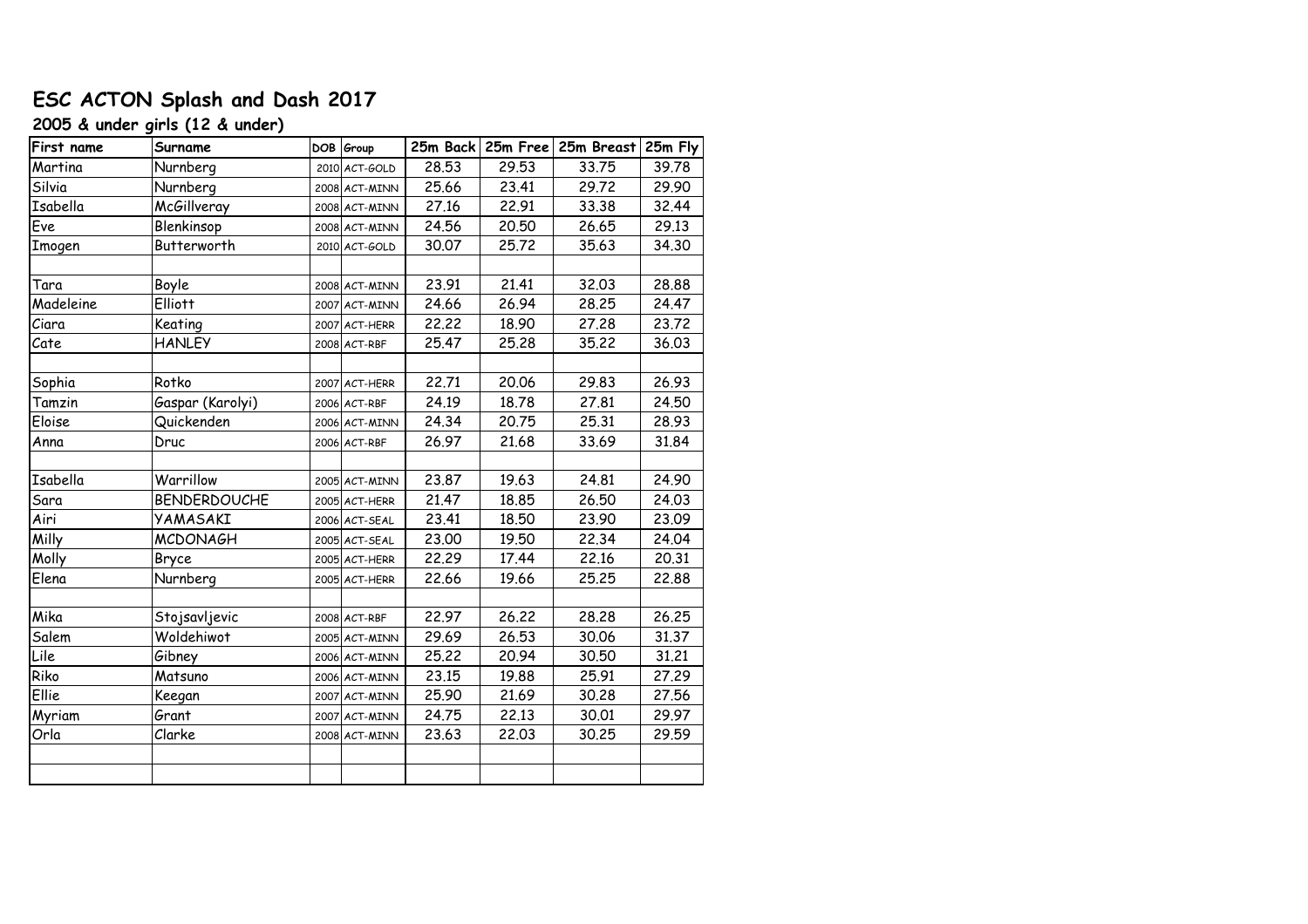## **2005 & under boys (12 & under)**

| First name | Surname          | DOB Group     |       |       | 25m Back 25m Free 25m Breast 25m Fly |            |
|------------|------------------|---------------|-------|-------|--------------------------------------|------------|
| Andrej     | CERIC            | 2009 ACT-GOLD | 28.18 | 23.03 | 34.53                                | <b>DNS</b> |
| Adam       | Druc             | 2008 ACT-GOLD | 25.60 | 22.50 | 25.28                                | 37.50      |
|            |                  |               |       |       |                                      |            |
| Alexandros | Savvanidis       | 2008 ACT-MINN | 22.12 | 18.37 | 24.37                                | 25.94      |
| David      | Surafy           | 2008 ACT-GOLD | 28.06 | 27.44 | 36.00                                | <b>DNS</b> |
| Otis       | Demetre          | 2007 ACT-GOLD | 25.94 | 22.66 | 28.78                                | 30.38      |
| Shinnosuke | Kato             | 2008 ACT-HERR | 24.64 | 19.53 | 26.63                                | 22.15      |
| Oliver     | Studders         | 2008 ACT-RBF  | 25.97 | 22.41 | 31.22                                | 30.88      |
|            |                  |               |       |       |                                      |            |
| Panagiotis | Verroiotis       | 2005 ACT-SEAL | 20.65 | 16.38 | 23.84                                | 20.60      |
| Adam       | KRASNODEBSKI     | 2005 ACT-HERR | 20.47 | 17.12 | 21.60                                | 20.22      |
| Henry      | Carroll-Waine    | 2006 ACT-MINN | 24.13 | 19.84 | 26.75                                | 27.25      |
| Maksym     | Bielak           | 2006 ACT-SEAL | 19,22 | 16.62 | 25.40                                | 20,56      |
|            |                  |               |       |       |                                      |            |
| Ervin      | Macaraig         | 2005 ACT-MINN | 26.22 | 23.56 | 30.97                                | 27.53      |
| Sai        | Bhatia           | 2006 ACT-HERR | 20.72 | 18.91 | 25.41                                | 22.71      |
| James      | GREENFIELD       | 2006 ACT-HERR | 22.06 | 17.56 | 30.09                                | 21.94      |
| William    | GREENFIELD       | 2006 ACT-HERR | 23.78 | 22.41 | 23.50                                | 27.10      |
| Max        | Demetre          | 2005 ACT-HERR | 21.09 | 17.28 | 23.21                                | 20.44      |
|            |                  |               |       |       |                                      |            |
| Edouard    | GERARD HAY-BROWN | 2009 ACT-GOLD | 26.63 | 28.66 | 41.31                                | 44.66      |
| Louis      | GERARD HAY-BROWN | 2008 ACT-RBF  | 25.85 | 24.19 | 29.72                                | 33.53      |
| Arun       | Bhandari (Singh) | 2008 ACT-RBF  | 22.47 | 19.63 | 27.38                                | 27.68      |
| Cosmin     | <b>Irimia</b>    | 2006 ACT-MINN | 22.43 | 23.85 | 28.93                                | 29.50      |
| Lev        | Tikhonov         | 2006 ACT-HERR | 22.75 | 19.62 | 24.75                                | 27.72      |
|            |                  |               |       |       |                                      |            |
|            |                  |               |       |       |                                      |            |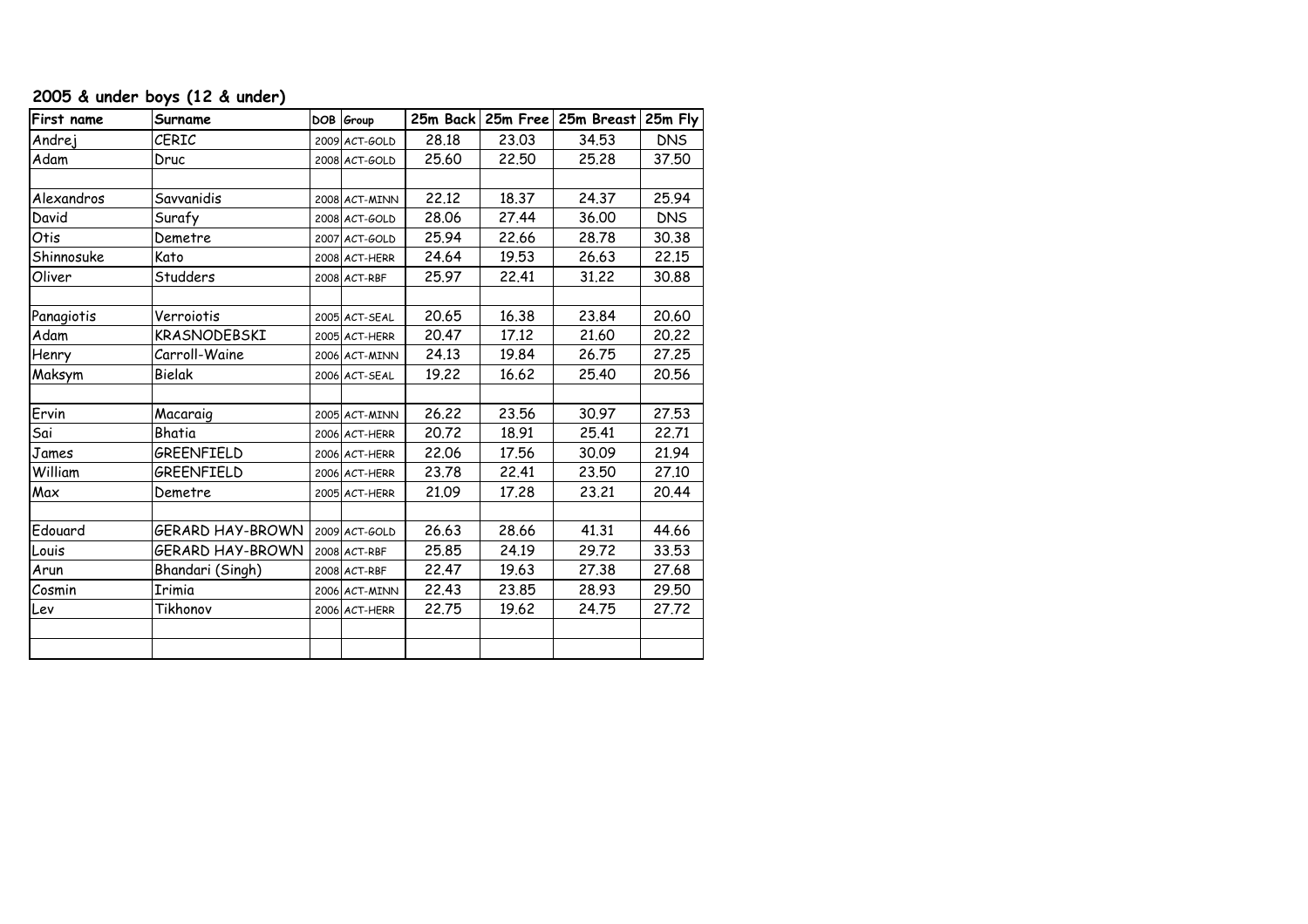### **2004 & older girls (13 & older)**

| First name    | Surname       | DOB Group      | 50m Back   | 50m Free | 50m Breast | 50m Fly |
|---------------|---------------|----------------|------------|----------|------------|---------|
| Karen         | Macaraig      | 2004 ACT-PIRAN | 40.06      | 36.91    | 53.19      | 41.29   |
| Habiba        | Elkholy       | 2000 ACT-MARL  | 35.91      | 32,10    | 40.81      | 37,00   |
| Danae         | Savvanidis    | 2003 ACT-SEAL  | 47.38      | 38.91    | 57,88      | 54.25   |
|               |               |                |            |          |            |         |
| <b>NICOLA</b> | Beben         | 2003 ACT-PIRAN | 40.34      | 36.25    | 46.44      | 42,50   |
| Maria         | Krasnodebska  | 2003 ACT-SEAL  | 41,50      | 37.50    | 51,40      | 50.31   |
| Eirini        | PSARRI        | 2001 ACT-MARL  | 38.68      | 34.09    | 51,03      | 45,25   |
| Sorcha        | GORMAN        | 1999 ACT-MARL  | 40.72      | 35,22    | 52.63      | 41,78   |
| Konstantina   | <b>PSARRI</b> | 2003 ACT-PIRAN | 46.65      | 40.68    | 52,53      | 51,85   |
|               |               |                |            |          |            |         |
| Alice         | JELLINEK      | 2002 ACT-PIRAN | <b>DNS</b> | 34.50    | 46.15      | 40.06   |
| Agatka        | Krynska       | 2000 ACT-MARL  | 35,75      | 30.97    | 45.59      | 32,78   |
| Iman          | ADZAYLIC      | 2002 ACT-MARL  | 41.18      | 31,38    | 42.19      | 40.93   |
| Iris          | Booth         | 2002 ACT-MARL  | 45.19      | 35,25    | 46.47      | 46.91   |
| Gwen          | Beetham       | 2004 ACT-MARL  | 38.79      | 34.85    | 49.53      | 43.47   |
| Eleni         | Gkounta       | 2002 ACT-MARL  | 37,72      | 32,81    | 49.22      | 39.50   |
|               |               |                |            |          |            |         |